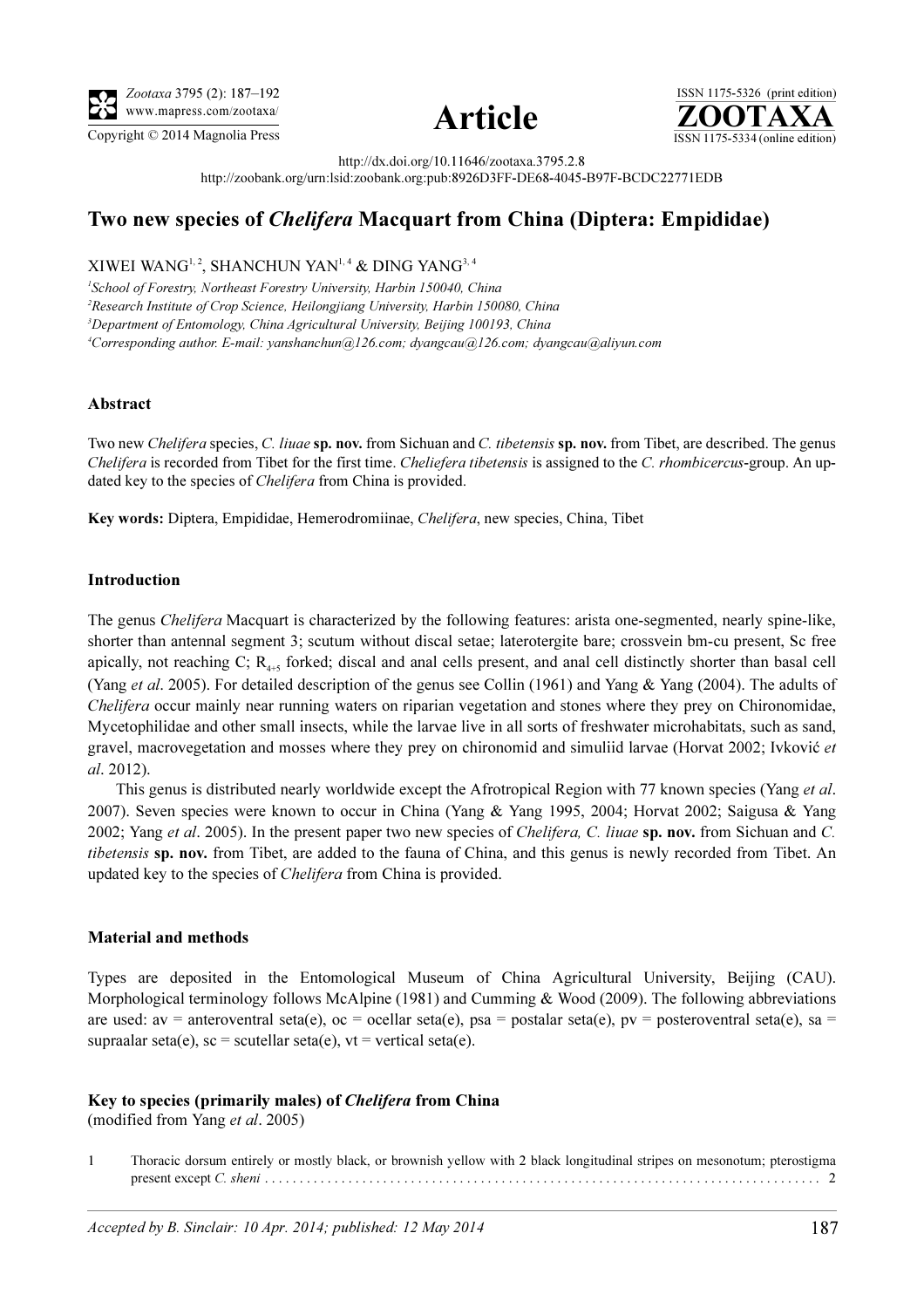| 2  |                                                                                                                                 |
|----|---------------------------------------------------------------------------------------------------------------------------------|
|    | Mesonotum brownish yellow with 2 black longitudinal stripes; pterostigma absent; male cercus much narrower than epan-           |
|    |                                                                                                                                 |
| 3  |                                                                                                                                 |
|    | Pterostigma long and narrow; thorax black except pleura brownish yellow [male unknown]  C. lateralis Yang & Yang                |
| 4  | Thorax black except postalar calli dark yellow; male cercus not furcated, or apically furcated with short acute ventral process |
|    |                                                                                                                                 |
|    | Thorax mainly yellow except dorsum mainly black; male cercus apically furcated with short acute dorsal process (Fig. 1)         |
|    |                                                                                                                                 |
| 5  | Fore tarsomere 5 and mid and hind tarsomeres 4–5 blackish to black; male cercus not furcate apically (Yang & Yang 2004, fig.    |
|    |                                                                                                                                 |
|    | All tarsi from tip of tarsomere 3 brown to dark brown onward; male cercus furcate apically with short acute ventral process     |
|    |                                                                                                                                 |
| 6. |                                                                                                                                 |
|    | Male fore and mid legs raptorial and modified; male cercus nearly straight, with many inner denticles along middle portion      |
|    |                                                                                                                                 |
| 7  |                                                                                                                                 |
|    |                                                                                                                                 |
| 8  | Thorax brownish yellow; male cercus narrowed apically (in dorsal view) and with 4–5 inner denticles on median lobe; epan-       |
|    |                                                                                                                                 |
|    | C. nanlingensis Yang, Grootaert & Horvat                                                                                        |
|    | Thorax dark brownish; male cercus wide apically (in dorsal view) and with only 2 inner denticles on subapical lobe (Fig. 5);    |

## Chelifera liuae sp. nov.

Figs 1–3

Diagnosis. Thorax yellow except dorsum mainly black. Antenna entirely dark yellow. Pterostigma short and wide, filling apex of cell  $r_1$ . Male cercus apically bifurcated into small acute dorsal process and large obtuse ventral process. Epandrium subtriangular apically. Postgonite long thin with two apical hooks.

Description. Male. Body length 4.2–4.6 mm, wing length 4.2–4.3 mm.

Head black with pale gray pollinosity. Setulae on head pale yellow, setae brownish yellow; postocular setae very short and hair-like; 1 long and strong vt; ocellar tubercle weak with 2 long oc and 2 very short posterior setulae. Antenna entirely dark yellow; pedicel with circlet of pale yellow apical setulae; first flagellomere long and conical (1.9 times longer than wide), minutely pubescent; arista spine-like, about 0.33 as long as first flagellomere, bare. Proboscis dark yellow with blackish setulae; palpus dark yellow with short blackish setulae.

Thorax yellow with pale gray pollinosity, except pronotum black with yellow lateral portion; mesoscutum black with yellow lateral portion, black lateral spot just anterior to wing base and posterior margin brownish yellow; scutellum and postnotum black. Setulae on thorax pale yellow, setae brownish yellow; 1 long sa and psa subequal in length; scutellum with 3 pairs of sc (only 2 apical sc long). Legs yellow except fore tarsomeres 4–5, entire mid tarsus, apex of hind tarsomere 3 and hind tarsomeres 4–5 brown. Setulae and setae on legs blackish. Fore femur greatly thickened, 2.4–2.5 times as wide as mid femur, with 2 rows of black ventral denticles and 2 rows of strong outer ventral setae brownish yellow (6–7 av, 5–6 pv, with 1 basalmost pv longest, nearly as long as thickness of fore femur); fore tibia distinctly shorter than fore femur (0.7 times as long as fore femur), with blackish ventral ridge and 1 black strong apicoventral seta. Fore and hind tibiae each with short dense brown ventral setae on apical margin arranged in comb, mid tibia without additional ventral denticles and setae. Wing hyaline, dark brown pterostigma short wide and filling apex of cell r<sub>1</sub>; veins brownish to brown. Squama yellow with pale yellow setulae. Halter yellow.

Abdomen dark yellow with pale gray pollinosity, except tergites 1–7 dark brown and hypopygium black. Setulae on abdomen pale yellow.

Male genitalia (Figs 1–3): Cercus large and wide, wider than epandrium at widest point in lateral view, apically furcated into small acute dorsal process and large obtuse ventral process. Epandrium slightly shorter than cercus; basally rather narrow, medially wide, apically somewhat narrowed and subtriangular. Hypandrium nearly as wide as epandrium, nearly quadrate in lateral view; hypandrial process short finger-like. Postgonite long and thin with two apical hooks. Phallus strongly curved upwards, with broad apex bearing group of spines.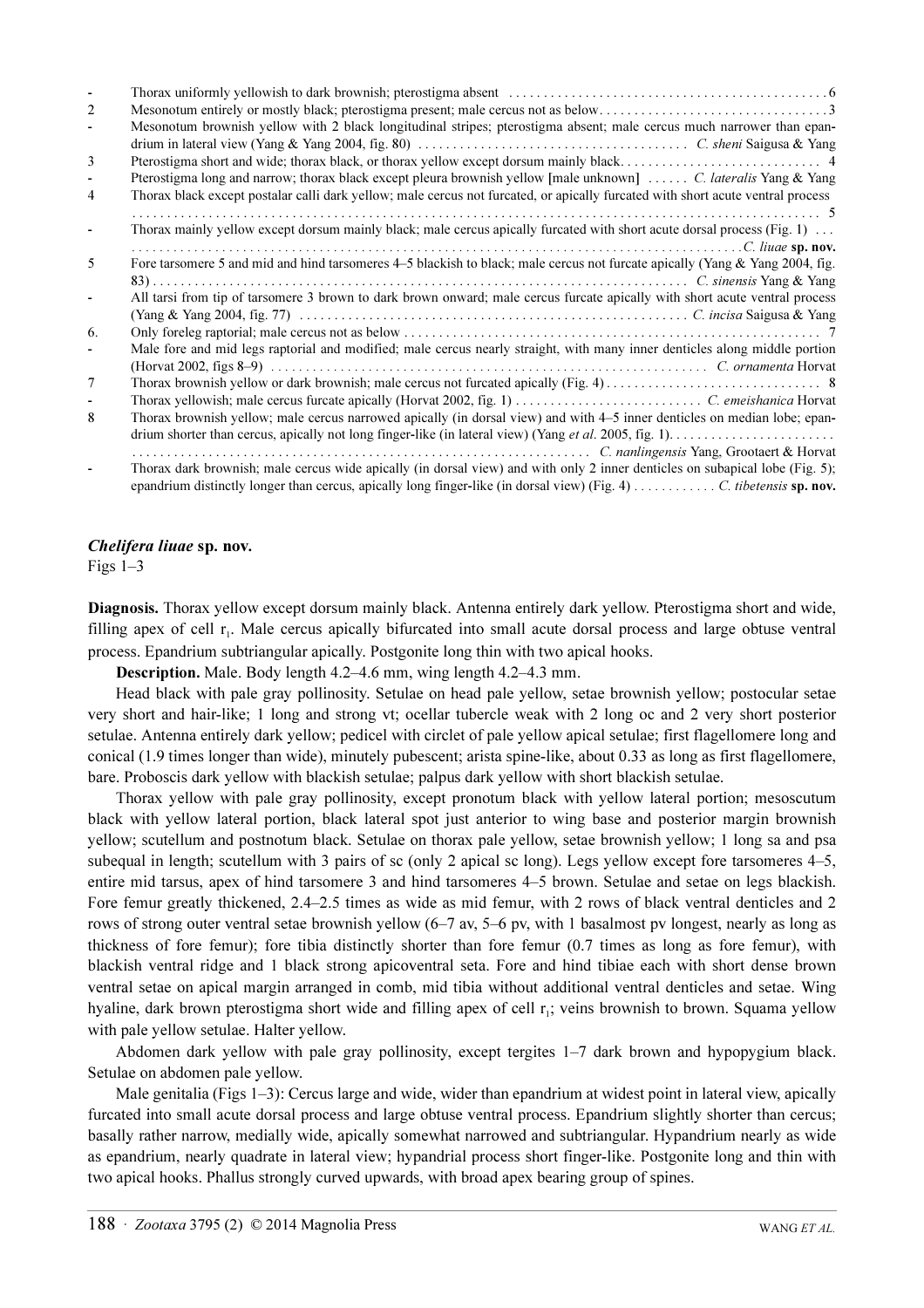Female. Unknown.

Type material. HOLOTYPE ♂, CHINA, Sichuan, Xiaojin (N31°0′4.67″ E102°21′45.41″), Balangshan, 3281 m, 9.VIII.2013, X. Liu (CAU). PARATYPES:  $2 \text{ } \textcircled{}$ , same data as holotype (CAU).

Distribution. China (Sichuan).

Etymology. This specific name refers to collector of the type specimens, Dr. Xiaoyan Liu.



FIGURES 1–3. Chelifera liuae sp. nov. (male). 1. Genitalia, lateral view; 2. cerci, dorsal view; 3. hypandrium and phallus, lateral view. Abbreviations: cer = cercus; eja = ejaculatory apodeme; epn = epandrium; hyp = hypandrium; hypp = hypandrial process;  $ph = phallus$ ;  $pog = postgonite$ . Scale  $bar = 0.2$  mm.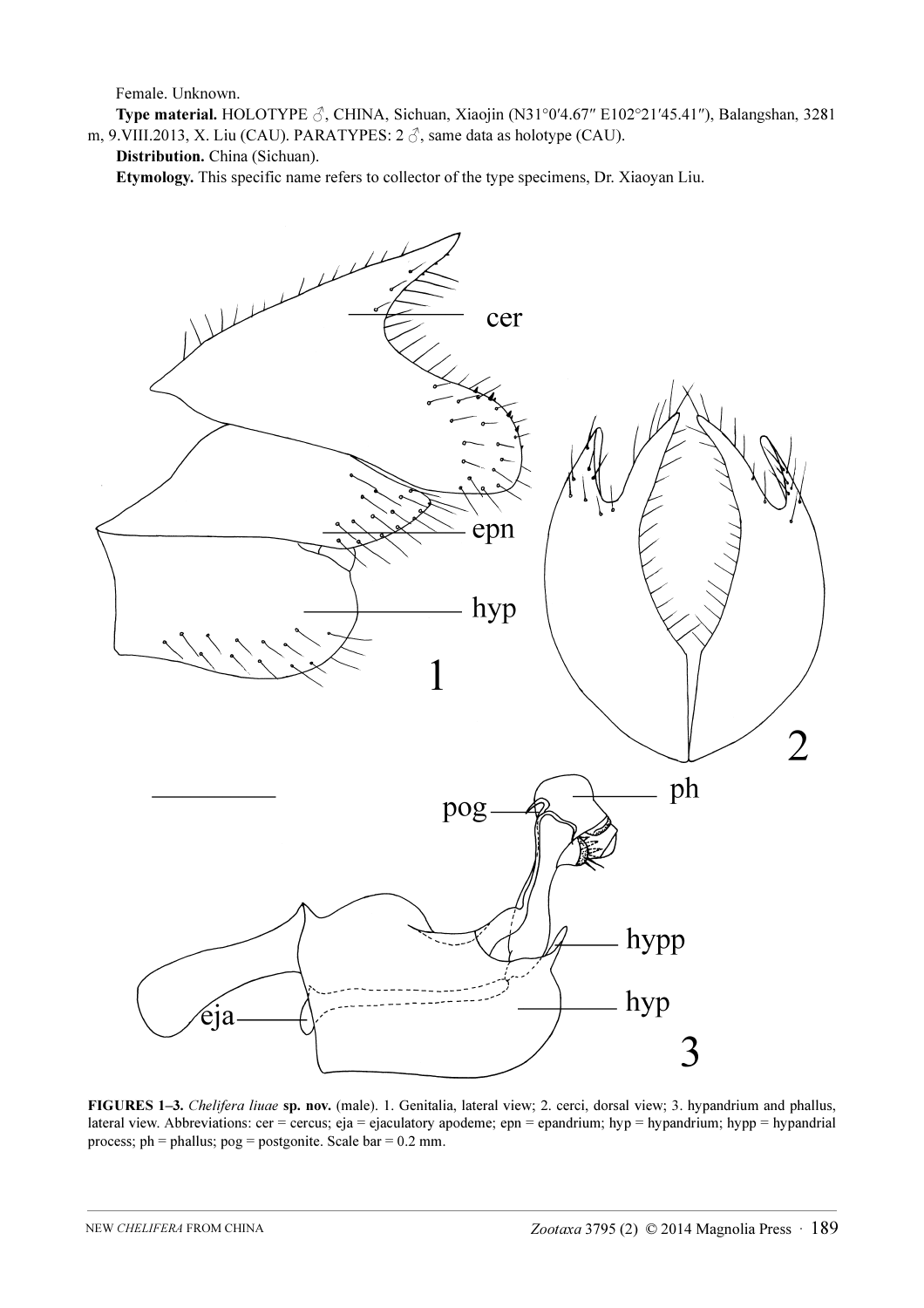

FIGURES 4–6. Chelifera tibetensis sp. nov. (male). 4. Genitalia, lateral view; 5. cerci, dorsal view; 6. hypandrium and phallus, lateral view. Scale  $bar = 0.2$  mm.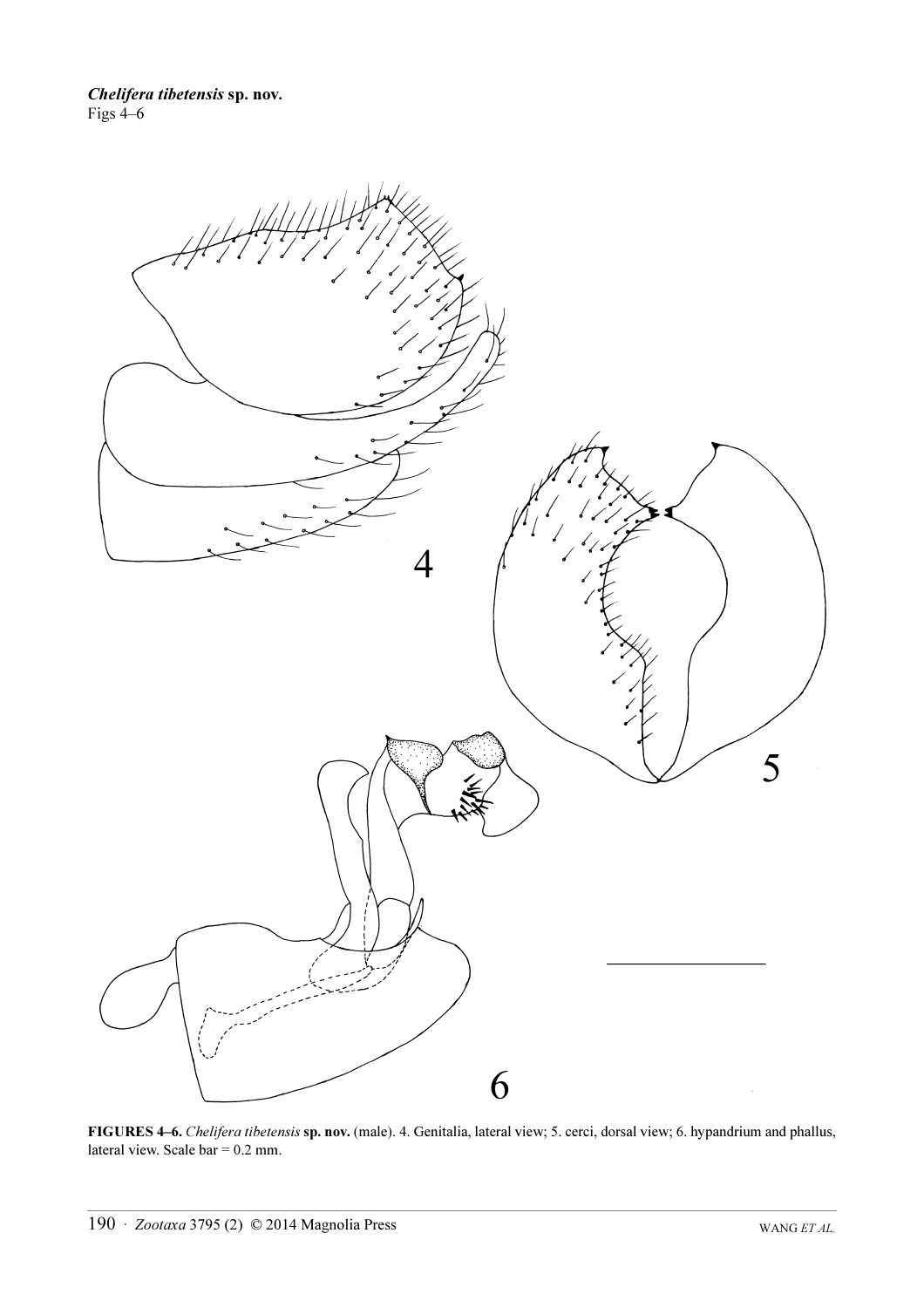Diagnosis. Antenna entirely dark yellow. Wing entirely hyaline, without pterostigma. Male cercus much wider than epandrium, with wide apical margin nearly truncate in lateral view. Epandrium distinctly longer than cercus, apically long and finger-like. Postgonite long and band-like, with curved apex.

Description. Male. Body length 3.3 mm, wing length 4.1 mm.

Head black with pale gray pollinosity. Setulae on head pale yellow, setae brownish yellow; postocular setae very short and hair-like; 1 long and strong vt; ocellar tubercle weak with 2 long oc and 2 very short posterior setulae. Antenna entirely dark yellow; pedicel with circlet of pale yellow apical setulae; first flagellomere long and conical (2 times longer than wide), minutely pubescent; arista spine-like, about 0.33 as long as first flagellomere, bare. Proboscis dark yellow with blackish setulae; palpus dark yellow with short blackish setulae.

Thorax dark brownish with pale gray pollinosity, except postalar calli dark yellow. Setulae on thorax pale yellow, setae brownish yellow; 1 long sa and psa subequal in length; scutellum with 3 pairs of sc (only 2 apical sc long). Legs yellow, except tarsomeres 3–5 brown. Setulae and setae on legs blackish. Fore femur greatly thickened, 2.7 times as thick as mid femur, with 2 rows of black ventral denticles and 2 rows of strong outer ventral setae brownish yellow (6 av, 5 pv, with 1 basalmost pv longest, nearly as long as thickness of fore femur); fore tibia distinctly shorter than fore femur (0.7 times as long as fore femur), with blackish ventral ridge and 1 black strong apicoventral seta. Fore and hind tibiae each with short dense brown ventral setae on apical margin arranged in comb; mid tibia without additional ventral denticles and setae. Wing hyaline, without pterostigma; veins brownish yellow. Squama yellow with pale yellow setulae. Halter yellow.

Abdomen dark brown with pale gray pollinosity, with hypopygium dark yellow except cerci with dark brown margin. Setulae on abdomen pale yellow.

Male genitalia (Figs 4–6): Cercus large and wide, much wider than epandrium at widest point in lateral view, with wide apical margin nearly truncate in lateral view. Epandrium distinctly longer than cercus; basally rather wide, narrowed toward tip, apically long finger-like. Hypandrium slightly wider than epandrium, long subconical in lateral view; hypandrial process short finger-like. Postgonite long band-like with curved apex. Phallus strongly curved upward, with broad apex distinctly curved and bearing group of spines.

Female. Unknown.

Type material. HOLOTYPE  $\beta$ , CHINA, Tibet, Bomi (N29°51'42.57" E95°46'1.59"), Galonglashan, 1500 m, 13.VII.2013, X. Liu (CAU).

Distribution. China (Tibet).

Etymology. This specific name refers to the type locality, Tibet.

## Discussion

In the present paper the following two new species of *Chelifera* are added to the fauna of China: *C. liuae* sp. nov. from Sichuan and C. tibetensis sp. nov. from Tibet.

Chelifera liuae sp. nov. can't be assigned to any species group. It is somewhat similar to  $C$ . *emeishanica* Horvat from Sichuan, but may be separated from the latter by the thoracic dorsum mainly black, wing with short, wide pterostigma, male cercus with subtriangular dorsal arm acute apically and ventral arm well projected beyond tip of the epandrium, epandrium basally rather narrow, and postgonite apically with two hooks. In C. emeishanica, the thorax is yellowish except the humeral depression brownish yellow, the wing lacks the pterostigma, male cercus has the finger-like dorsal arm not acute apically and ventral arm not distinctly projected beyond tip of the epandrium, the epandrium is rather wide basally, and the postgonite is apically simple with the curved tip (Horvat 2002).

Chelifera tibetensis sp. nov. is assigned to the C. rhombicercus-group. It is similar to C. rhombicercus Wagner & Leese from India in the shape of the cercus in dorsal view, but may be separated from the latter by the wing without pterostigma, male cercus very wide apically, and epandrium distinctly longer than the cercus and apically long and finger-like. In C. rhombicercus, the wing has a black pterostigma, male cercus is somewhat narrowed apically, and the epandrium is distinctly shorter than the cercus and not prolonged into finger-like process apically (Wagner et al. 2004).